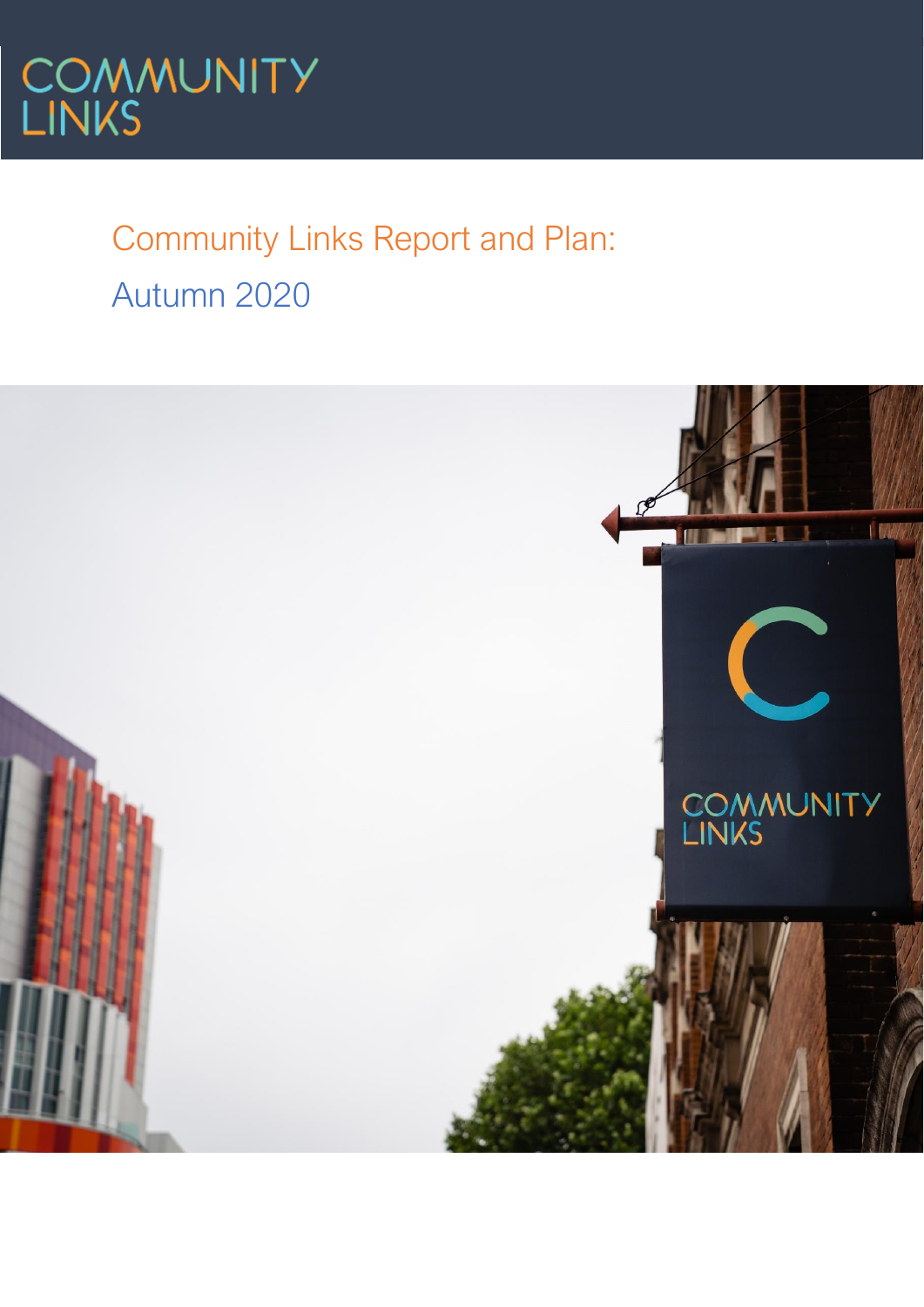# Contents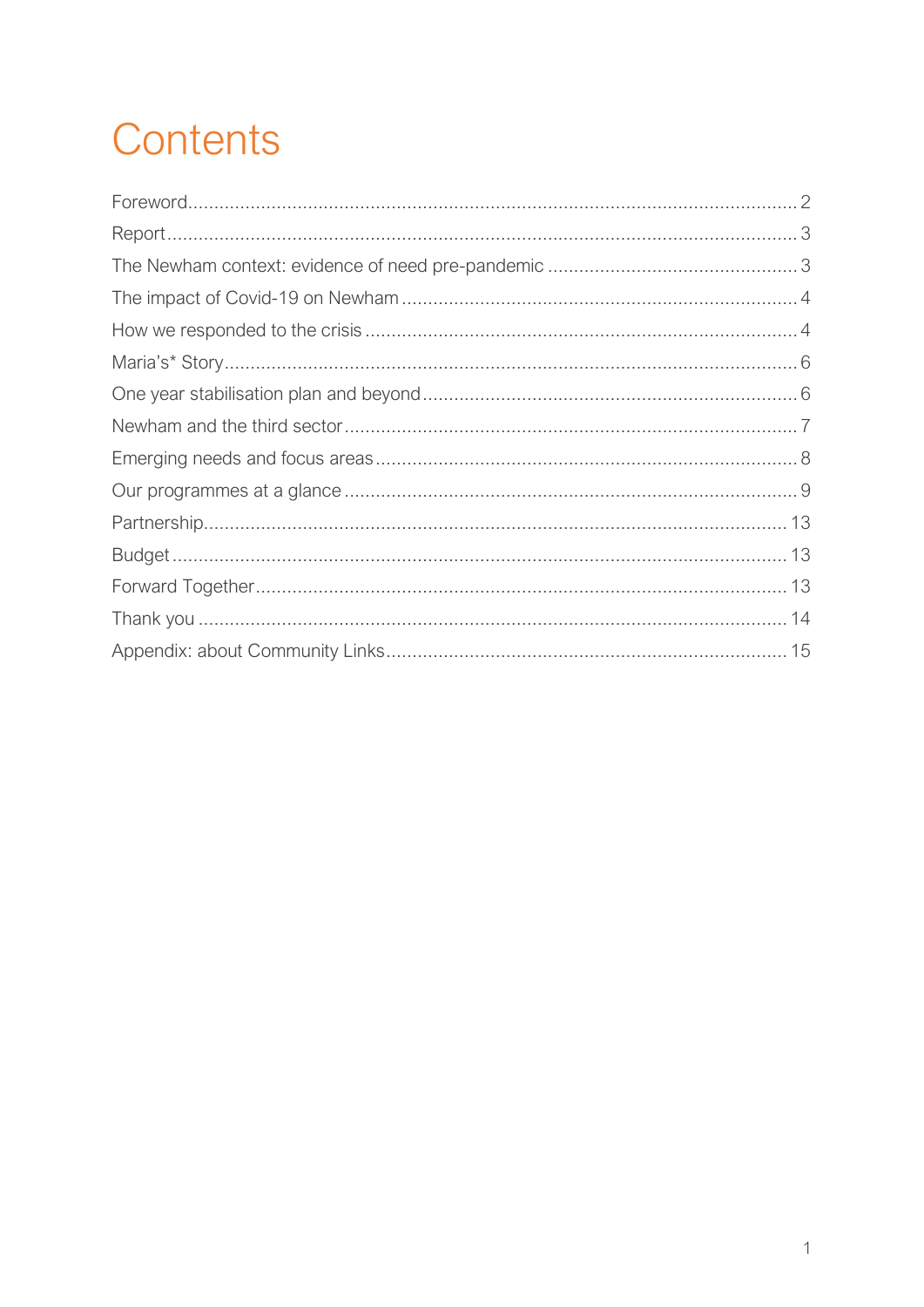# <span id="page-2-0"></span>Foreword



It is with the deepest gratitude that we share our Autumn 2020 report with all our supporters. We hope this update finds you well in these challenging times.

In towns and cities up and down the country and across the globe, the Covid-19 pandemic has had a devastating impact. For us here at Community Links, we are seeing first-hand how challenging it is for individuals and families living in Newham.

Pre-existing issues such as entrenched poverty and deprivation worsened during the Covid-19 crisis, throwing up a whole new set of challenges for our community, our partners, and our staff who work tirelessly to be there for people in their time of need. This has been so in the face of significant increased demand for our services – in some cases up to 400%. Your support has meant that we've been able to ensure continued service delivery of essential programmes for our community, as well as the safety of our service users and staff alike throughout the pandemic and subsequent lockdown.

But with this unprecedented crisis, we have also seen heartening support and generosity from our partners, new relationships being forged, and exciting initiatives launched. Your continued help during this time means we can respond and navigate our way through much uncertainty with purpose, resilience and agility. We are also well positioned to take up new opportunities and innovate, to test ideas and to collaborate with others across different sectors.

So, with high hopes for a positive tomorrow for all, and with considerable pride in our work together, we share with you our Autumn update. Here we cover the situation in Newham and the impact of Covid-19, how we've responded, and our plans for the year ahead – outlining the challenges coming our way and towards the sector. We also set out opportunities to continue working in partnership to build stronger communities, for a better world post-Covid-19.

Our mission remains to support people to weather all sorts of storms. Covid-19 will be no different.

Thank you.

Chi Kavindele, Director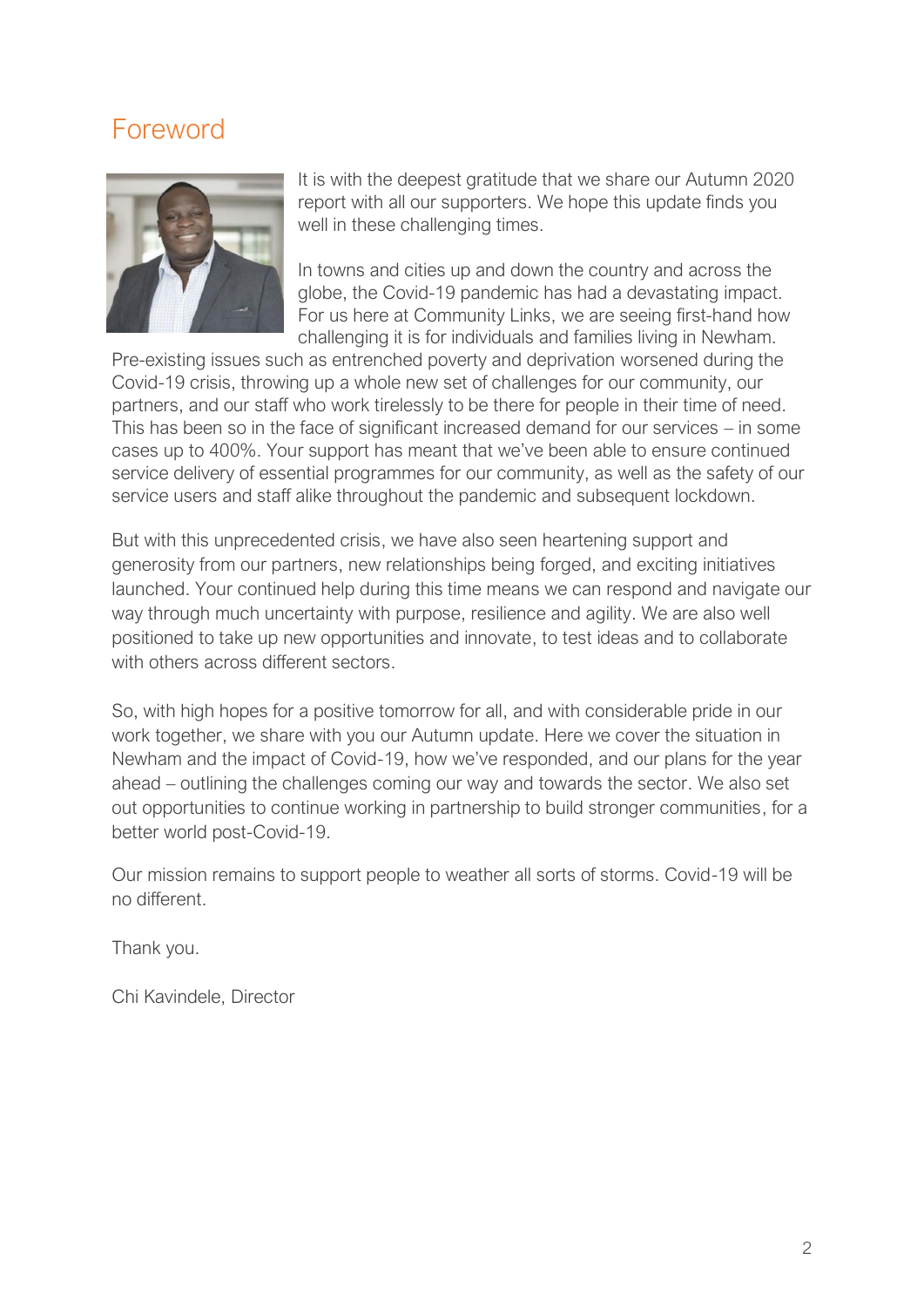# <span id="page-3-0"></span>Report

## <span id="page-3-1"></span>The Newham context: evidence of need pre-pandemic

Newham is a rich and vibrant borough in east London with over 350,000 residents. It hosted the Olympics in 2012, is home to the Westfield Shopping Centre and, in recent years, has become an enterprise giant with increasing development and links to the City.

Newham continues to be, however, one of the poorest boroughs in the UK. Challenges for residents are on the rise due to housing shortages, unemployment and deprivation. For some locals, Newham holds a very different reality to the one of prosperity and development. It is one of exclusion and an increasing gap in which people find themselves as part of an 'old' Newham without access to the opportunities unfolding on their doorstep.

The following statistics illustrate just some of the challenges people are experiencing:

- 1 in 25 people in the borough are homeless, including 1 in 12 children, the highest rate in England<sup>1</sup>
- Child poverty is as high as 67%<sup>2</sup>
- A quarter of children living in poverty are from working families  $3$
- Newham is within the most deprived 10% of boroughs in the country, ranking 12th of 317 local authority districts<sup>4</sup>
- Unemployment, pre-Covid-19, was at 14%, double the average for London<sup>5</sup>
- 32 areas of Newham are among the  $6,500$  most hard-up areas in the country  $6$
- Pre Covid-19, use of food banks in Newham went up four-fold since 2017<sup>7</sup>
- 33% of those who need welfare benefit support fail to register for Universal Credit, due to a lack of digital skills, language barriers, accessibility issues, mental health challenges etc. Only 54% of eligible people are capable of making

<sup>1</sup>Shelter 2019, <sup>2</sup>Aston Mansfield 2017, <sup>3</sup>End Child Poverty 2020, <sup>4</sup> Index of Multiple Deprivation 2019, <sup>5</sup>London Borough of Newham 2020, <sup>6</sup>Index of Multiple Deprivation 2019, <sup>7</sup>Trussell Trust 2019, <sup>8</sup>DWP 2019, <sup>9</sup>MOPAC 2018,<sup>10</sup>Youle 2017, <sup>11</sup>National Mental Health Development Unit 2019, <sup>12</sup>MOPAC 2019, <sup>13</sup>StepChange 2018, <sup>14</sup> HMRC 2020, <sup>15</sup>The Sutton Trust 2020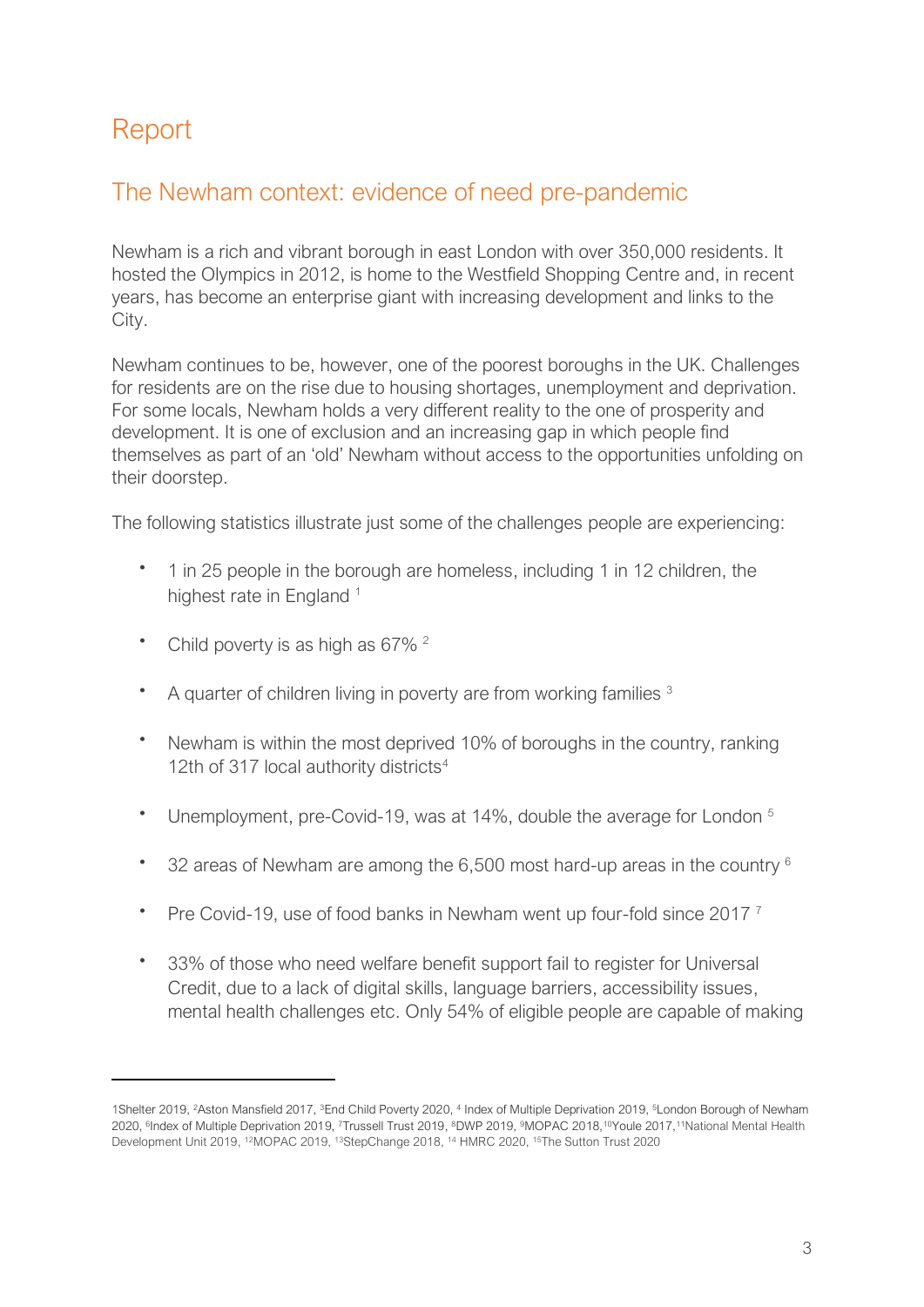a claim without any third-party support <sup>8</sup>

- Newham has the second highest rate of knife crime in London, with an attack taking place every 3 days <sup>9</sup>
- Courts in the vicinity of Newham deal with more evictions than any other Borough in London and there are significantly higher levels of homelessness than many London Boroughs. 65% of homeless people suffer a Personality Disorder <sup>10</sup>
- 21% of adults said that housing issues had negatively impacted on their Mental Health<sup>11</sup>
- The borough has more murders per year than any other London Borough<sup>12</sup>
- Over 7% of people in Newham are in problem debt, the area is known as the 'debt capital' of the UK with more betting shops per head of population than other London Boroughs.<sup>13</sup>

## <span id="page-4-0"></span>The impact of Covid-19 on Newham

Covid-19 has exposed some of the deeply entrenched challenges in Newham, with dire consequences for local people.

During the first national lockdown, Newham faced the second highest death rate of 314 boroughs in England and Wales, with 144.3 deaths per 100,000 of the population. By contrast, the rate was 25.3 deaths per 100,000 in more affluent parts of the country.

Newham also had the highest number of people on the Government Furlough Scheme in the country<sup>14</sup>, as residents are disproportionately likely to be on zero hours contracts and to work for impacted industries employing low income workers such as hospitality, leisure and retail, the predominant employment types in the area.

The long-term impact on lost earnings is three times higher for those from poorer backgrounds and is likely to have a generational consequence for young people<sup>15</sup>. The pre-existing inequalities faced by families in Newham sees Covid-19, and its ramifications on employment, education and wellbeing, continuing to have a significantly adverse impact on the community and will do for decades to come.

#### <span id="page-4-1"></span>How we responded to the crisis

We are committed to supporting the people of Newham through these challenging times, as we have always done.

We anticipated that with the impact on jobs, declining household incomes would lead to a surge of need for advice and guidance. From the outset of lockdown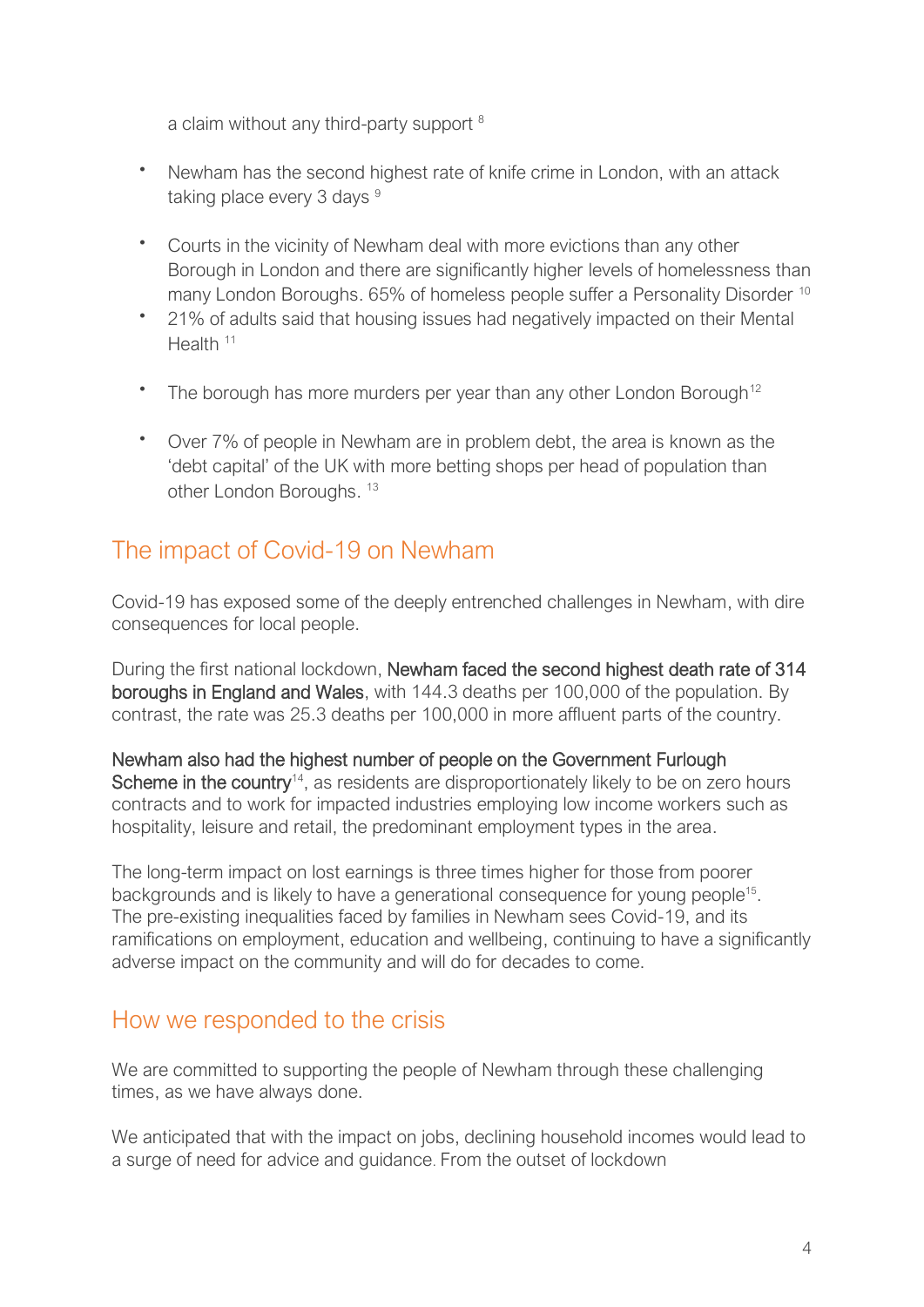Community Links rapidly pivoted front-line services to remote delivery and mobilised volunteers, ensuring we continued to safely support people in crisis.

Many of our services saw a record level of demand during lockdown. During the peak of the pandemic we saw:

- Requests for advice and guidance increase by 23%
- Homelessness related cases increase by 316%
- Demand for our Emergency Food Support Service double
- Hardship support requests, such as food voucher enquiries, increase by 400%.

Hardship support requests, such as food voucher enquiries, increased by 400% during lockdown

We continue to see high demand for support from families who are concerned about the basics like food, bills, childcare and keeping a roof over their heads.

Responding directly to the dire impact of the pandemic on the people of Newham, we ran an emergency appeal to support their most pressing needs. As a result of the emergency appeal, we launched:

- A local 7-day-a-week Covid-19 telephone advice helpline, in partnership with the local authority, who recognised our position in the borough, capacity to mobilise at pace and ability to refer to a broad partner network
- A homelessness prevention service, supporting people at risk of eviction or homelessness with advice, guidance and specialist support, in collaboration with Crisis, the national homelessness charity

Over 1,000 enquiries since July 2020 to our new Covid-19 advice helpline

• A mental health and wellbeing service, providing peer-support and wellbeing activities with the support of mental health charity Mind.

We are running two innovative new schemes to test ways of working in this new landscape:

- A Violence Prevention Pilot for at-risk young people and their families, providing peer support and advice for children and adults living in poverty, in conjunction with the Impetus Youth Endowment Fund
- A remote Music Therapy Pilot for young people in mental health distress.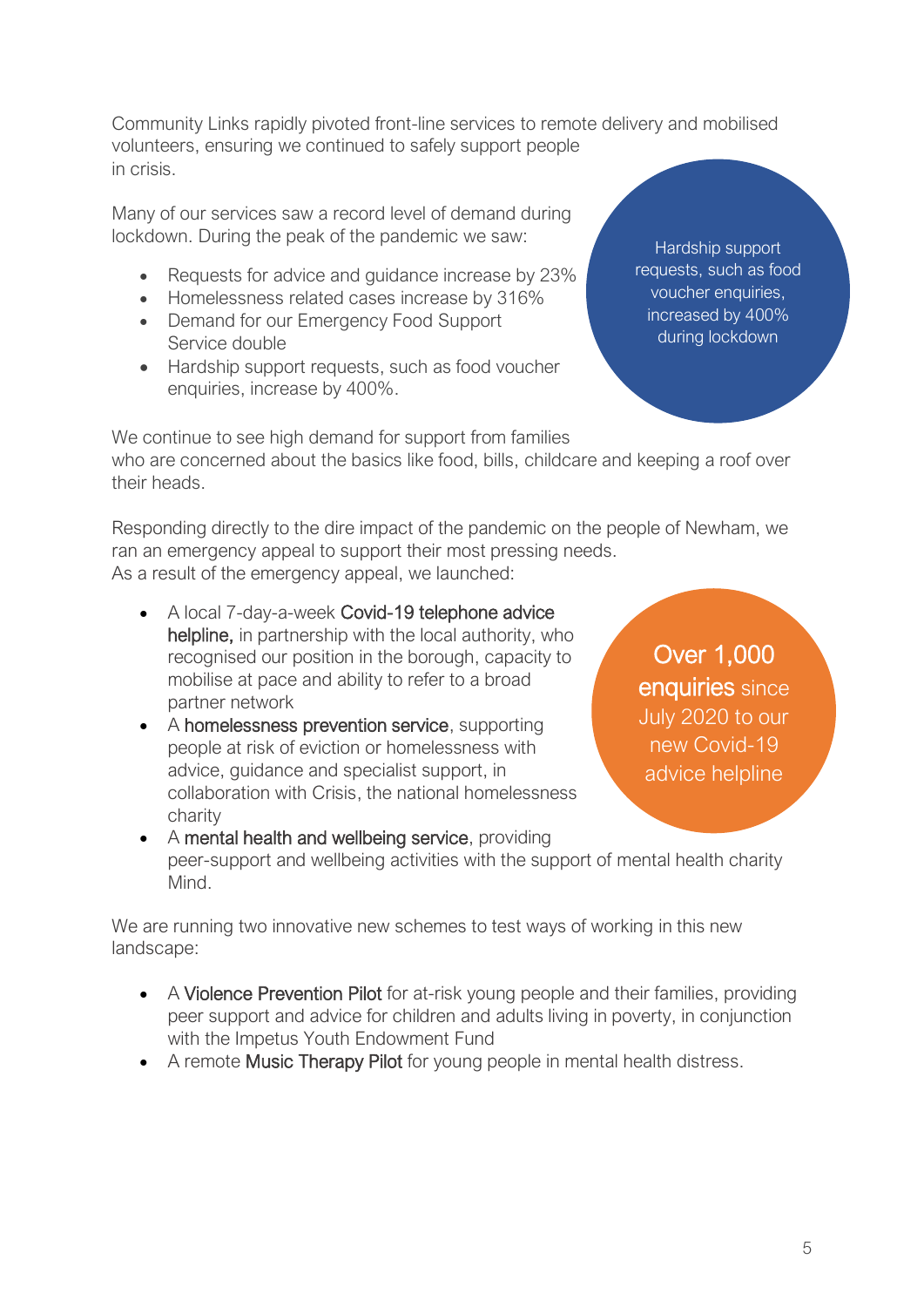# <span id="page-6-0"></span>Maria's\* Story

*Maria is a qualified teacher and works part-time teaching children with special needs. She is also a single mother to four children, aged 14 months, four, 13 and 16. Maria lives in temporary accommodation after leaving her home due to her ex-partner's gangrelated activities, which forced her to move home five times in almost as many years. Maria has no family support.*

*To supplement her teaching income, she was receiving the welfare benefits she was entitled to, however they did not cover her living costs and she accrued debts. Earlier this year she was served with a 'notice to quit' due to rent arrears of £5,000. She also had council tax arrears and numerous other debts.*

*In April, Maria came to Community Links for help with managing her finances. While helping her manage her debts, our specialist debt advisor raised the fact that her*  benefits payments seemed to be irregular and Maria's case was then referred to our pro *bono support team from a partner law firm who carried out a benefits check. It soon became clear that Maria was entitled to £4,100 per year more than she was claiming.*

*This increase in her income made all the difference to Maria. It allowed her to begin to meet her financial commitments and put a plan in place to clear not only her rent and council tax arrears but also to start making payments towards her other debts.* 

\*name changed to protect identity

# <span id="page-6-1"></span>One year stabilisation plan and beyond

Given the impact that Covid-19 has had on the charity sector, it would be remiss for us not to reassure our supporters that Community Links is sustainable as an organisation. In July our Trustees approved a One Year Stabilisation Plan, which will see us through this turbulent period and allow us to focus on what we are here to do; to help the community. We began a strategic partnership with national organisation Catch22 in 2017. Catch22 are a social business whose values are closely aligned with our own. This arrangement allows us to retain our uniqueness, independence and east London focus, while assisting sustainability, and to progress further opportunities that create efficiency and maximise our impact and reach.

In the upcoming financial year, from September 2020 onwards, we will continue to develop the support our community says that it needs and will build on our role as a key community asset. We will continue to monitor emerging needs and test and learn innovative ways to support people Our focus will be to deliver our programmes and to futureproof our work, ensuring that we remain at the forefront of emerging challenges in the borough. This includes addressing youth violence, the future of work for local people, rising deprivation, health inequalities and, importantly, drawing lessons for wider benefit.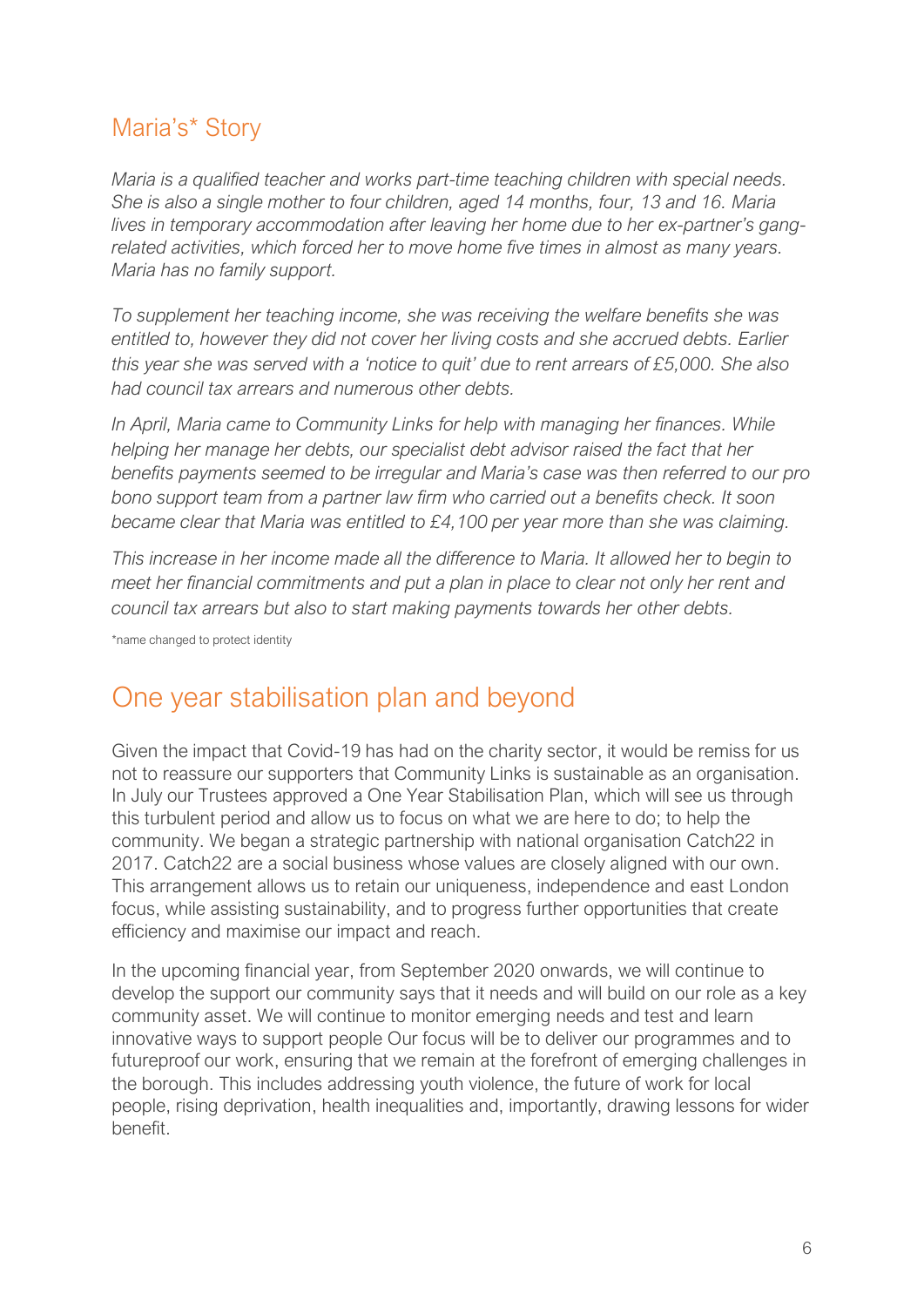#### <span id="page-7-0"></span>Newham and the third sector

Newham clearly has its challenges, as immediate issues caused by Covid-19 compound longer-term entrenched problems. However, the context is changing, and the voluntary sector is becoming more organised and impactful in working together, with Community Links at the heart of this effort. The value of the third sector is increasingly recognised by the local authority.

We are pleased to be working in strong collaboration with others and to lead change in the borough:

Kruger MP titled 'Levelling Up Our Communities' on sustaining the community spirit witnessed during lockdown. [View the report here](https://www.dannykruger.org.uk/communities-report)

We actively contributed to a recent report by Danny

- Community Links was trusted to hold the Secretariat for One Newham in 2019. We led the bidding and delivery of all One Newham projects. Community Links alongside three other charities founded One Newham in 2018, an exciting initiative operating as a working group for the third sector in Newham in order to raise funds from the local authority for community projects, and to build capacity within the Voluntary Sector. One Newham is now a network umbrella body for 62 charities.
- The Council is now beginning to see the advantage of working with the Voluntary Sector. There is currently no Council of Voluntary Services (CVS) in Newham, however the Borough will commission this from next year onwards. Community Links and One Newham are well positioned to tender for this and is championing the commissioning of local charities.
- We are leading efforts to provide a civic society voice to council initiatives in the youth safety space, collaborating with other institutions such as the University of East London (UEL) to form the Newham Youth Safety Action Team to work across the borough over the coming year.
- We also supported Stephen Timms, MP for East Ham, in the campaign to end 'No Recourse to Public Funds', which bars migrants from accessing public funds during the pandemic. This is a particular concern in areas such as Newham where a significant proportion of people have complex immigration and asylum challenges.
- We are a London Living Wage Employer and supported London's Citizens UK branch for Newham (TELCO) in their recent campaign to increase living wage employment in the borough.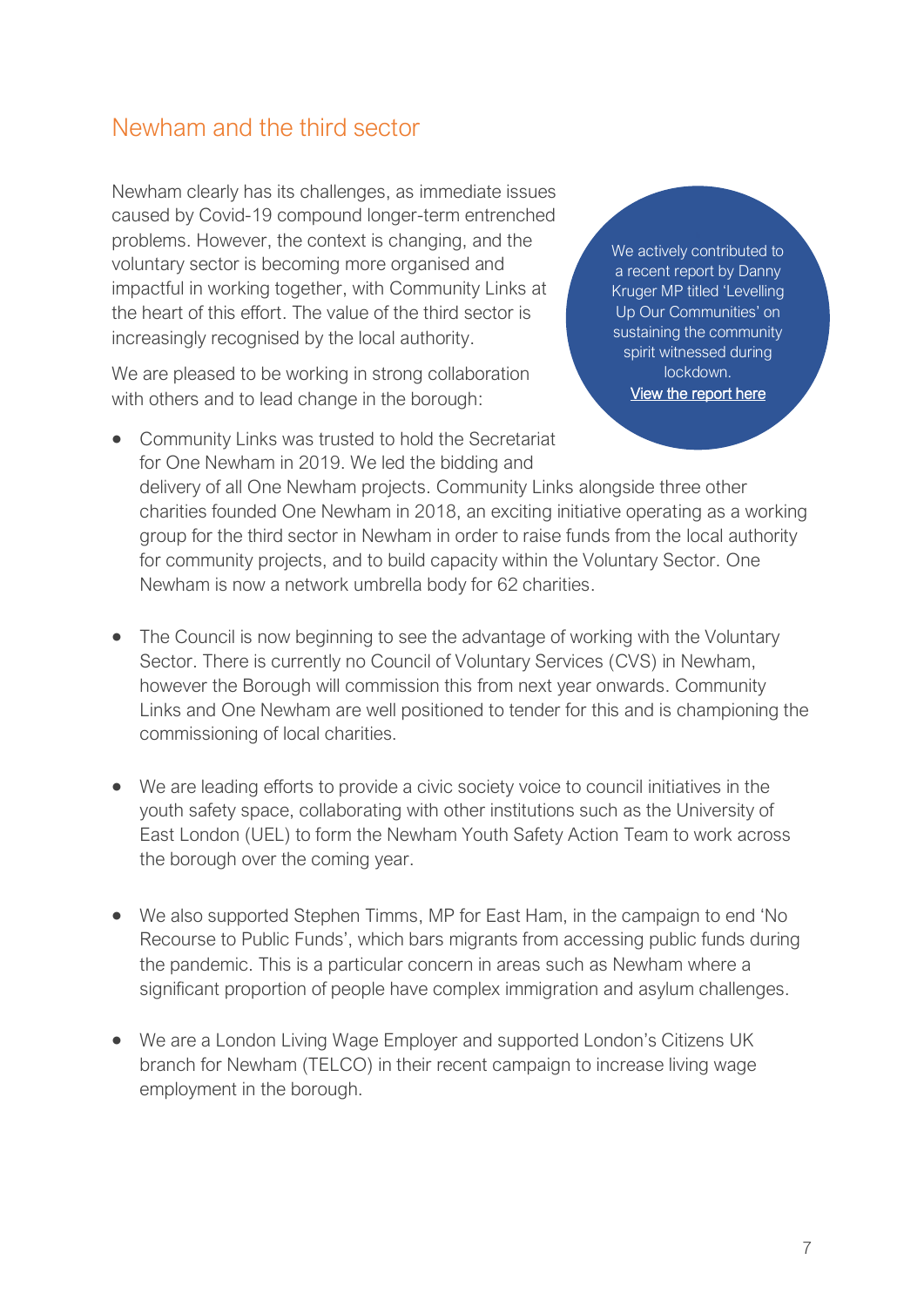Our work with public and private sector partners has been incredibly important during the pandemic, as we continue to respond to people in crisis and build community resilience for the long-term.

#### <span id="page-8-0"></span>Emerging needs and focus areas

Due to the rapidly changing external environment, we're closely monitoring emerging trends in the community, which include:

• Employment crisis increasing due to upcoming end of the Government Furlough Scheme and subsequent redundancies due to the economic climate. A

significant proportion of local jobs in Newham are in the hardest hit industries – retail, hospitality and leisure. We will ensure we prepare our community, in particular young people, for the future of work and that they are equipped with the skills, knowledge and confidence to grasp opportunities

• Housing and debt - the freeze on evictions is leading to vulnerable people accruing significant **rent arrears**. With the lifting of the ban many agencies fear this will lead to debt,



evictions and homelessness. We will ensure we are positioned to deal with surges in need for housing and debt advice services

- Sustained increases in demand across all services, meaning people are referred on to other agencies and not supported at point of contact due to capacity. There is concern that the most vulnerable people are at risk of falling through the gaps
- A lack of centralised coordination of referral pathways makes keeping track of cases and resolutions difficult. The need for partnership working is more important in this challenging environment
- Mental health and wellbeing of front-line staff as they deal with people in distressing situations and with their own potential personal challenges due to Covid-19. We know that those supporting others in crisis are often at risk of becoming people in crisis themselves
- Digital exclusion of the most vulnerable people due to 'digital by default' policies, such as the welfare benefit application process and surge in online services, accelerated by the lockdown.

Each of our programmes will be adding ambitions to their plans to ensure we begin to tackle these emerging needs and issues in the year ahead.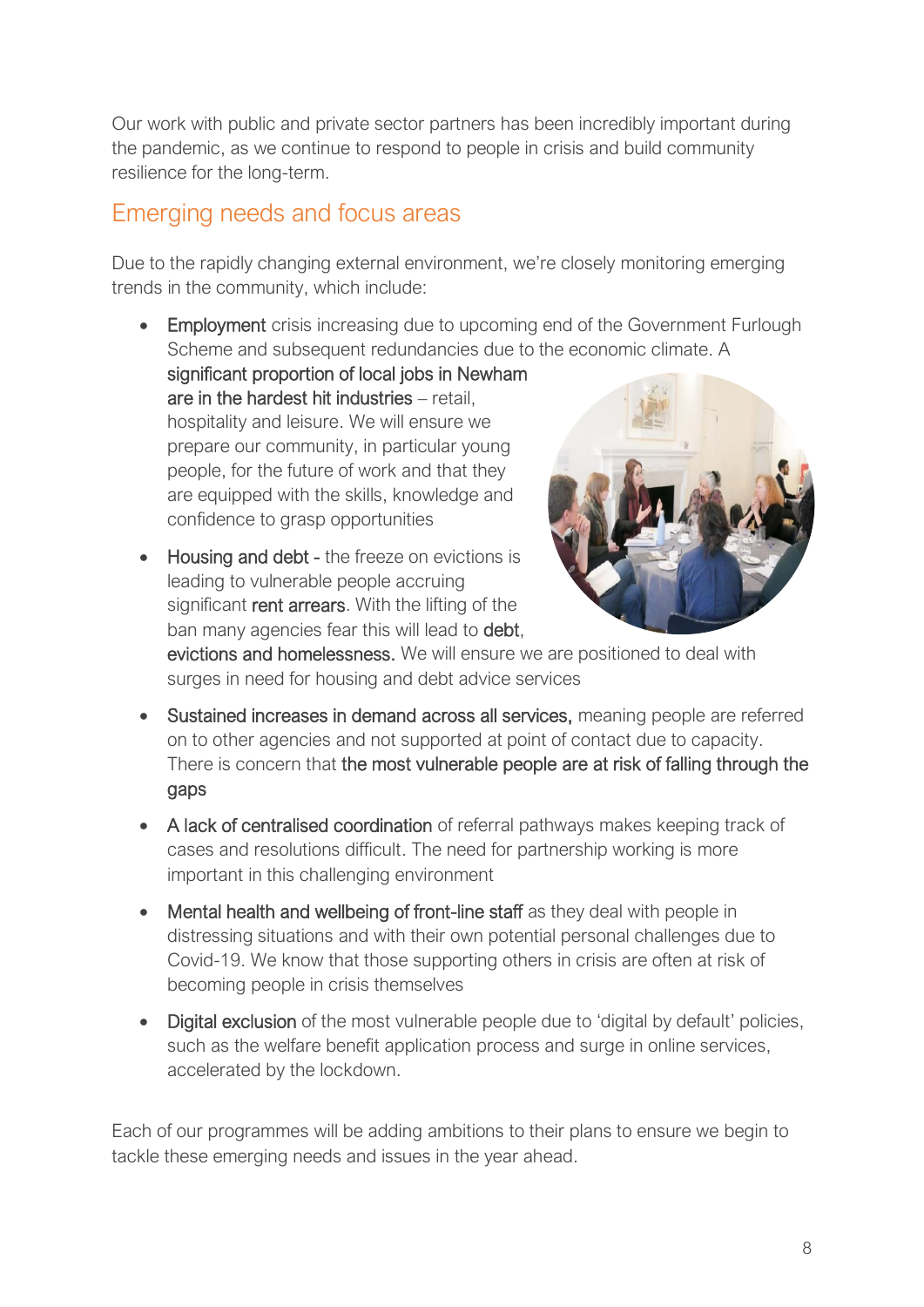# <span id="page-9-0"></span>Our programmes at a glance

Community Links engages with 60,000 members of the community every year across a number of programmes. Our work is divided into six key areas:

- Advice and guidance
- Youth
- Employment
- Health
- Community
- Learning and Policy

#### Advice

We provide a comprehensive, wrap-around service delivering **debt, welfare, housing** and legal advice to people in crisis, thanks to a team of in-house front-line advisers and volunteers who rapidly pivoted to remote advice delivery during lockdown. Ordinarily we deliver workshops, walk-in sessions and a by-appointment advice desk to ensure our services are accessible to as many people as possible.

We connect people to the support they need, enable them to support each other and build capacity within the community to identify and overcome issues and prevent them from occurring again.

The Advice Team provides support to people through:

- Welfare Benefits advice delivered to the Advice Quality Standard
- Welfare benefits tribunal representation, with a 99% success rate
- Debt Advice from accredited qualified experts
- Housing, Consumer and Employment legal advice by pro-bono lawyers
- An emergency Food Support Service
- Connecting people to Help through Crisis, our Social Worker led programme that provides support for families in crisis and those experiencing critical and complex challenges.

This year we grew our ability to triage people impacted by the pandemic to a network of external referral partners plus internal programmes, including a new health and wellbeing support programme plus social prescribing to community activities.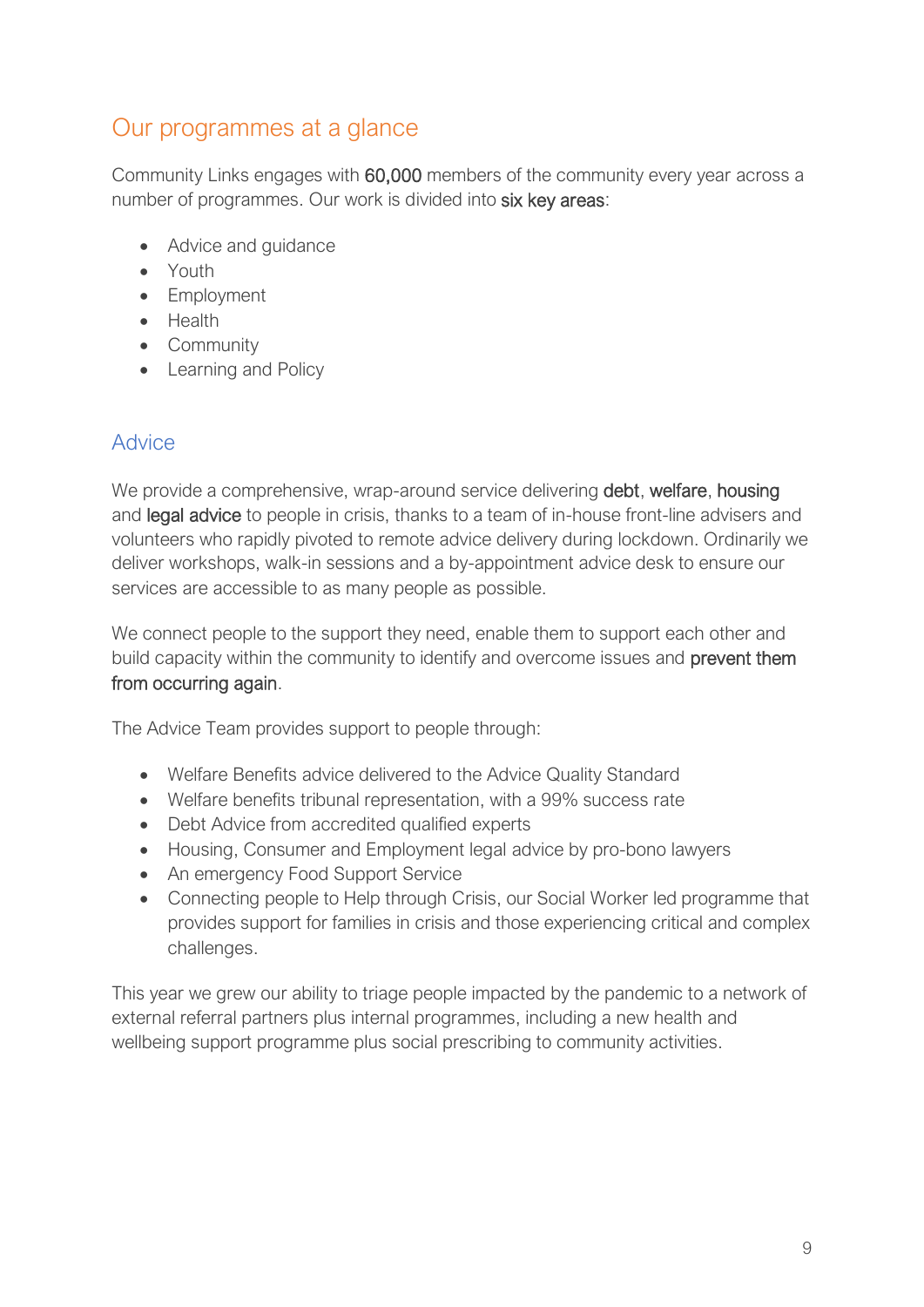#### Youth and Employment

Our youth and employment services enable people to realise their potential by removing barriers to success, building confidence and improving life skills.

More than Mentors - a primary to secondary school transition programme that helps young people build strong peer to peer relationships, preventing them from falling through the gaps during the school transition. This improves wellbeing and prevents school exclusions, the single biggest factor towards subsequent social exclusion and risk of criminality and violence. We supported 450 young people in 2019.

Talent Match - supported over 400 young people in East London to help them find employment, education and training opportunities between 2014 and 2018. Some of these young people remain in contact. The programme provided one-to-one guidance enabling the young people to find a sustainable career and we are drawing upon this experience as we plan future work in this area.

Studio & Programme – we are converting a disused building on the campus of 105 Barking Road, into a purpose-built recording studio and arts space. This will be the base for a rich programme of music, arts and policy activities; providing high quality opportunities for creative inspiration, recording, performance and broadcast, plus wraparound support, to achieve positive change.

Create Your Future - supports Black and Minority Ethnic women into sustained employment, education and training, bringing economically inactive women closer to the job market through supported job search. As of 2019 the project had:

- Recruited and engaged 1,195 participants
- Successfully supported 290 participants into education and training
- Placed 167 participants into employment
- Supported 144 participants into job search related outcomes.

In the absence of face to face delivery, the CYF team has had to come up with innovative and creative solutions in engaging participants who rely on CYF for barrier removal, confidence building, and employment and training outcomes. Methods have included forming cohort-based WhatsApp groups for messaging and video calls, and 1-1 participant reviews held over social media platforms or the phone. The team have been able to link participants to free online training, in an effort to ensure participants continue to develop skills during lockdown, thus increasing employment opportunities now and post-lockdown.

This method allowed us to successfully place 60 participants into a combination of employment, training and job search outcomes during the lockdown period.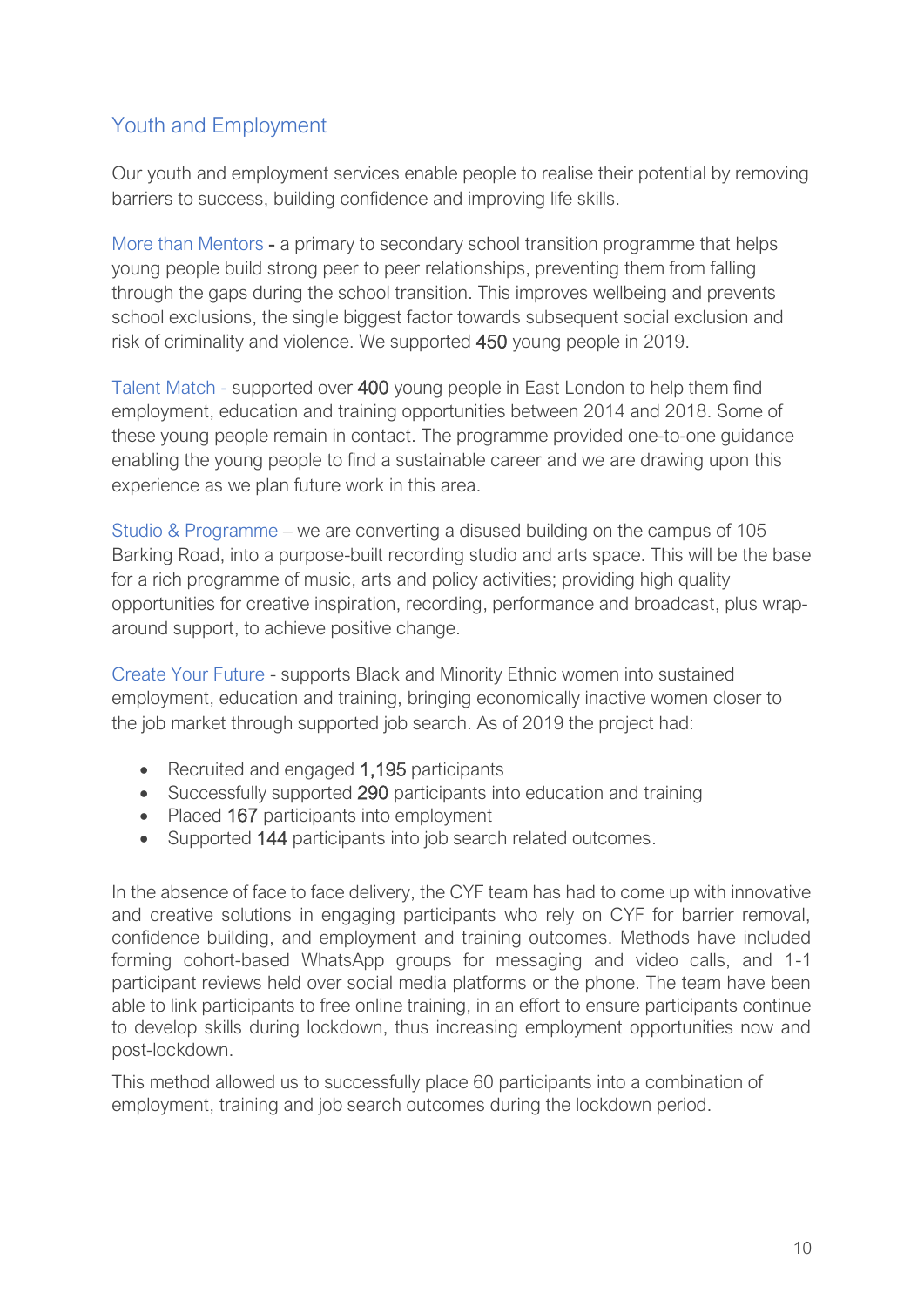Digital Hub – we ran two programmes developing digital skills in the community. We ran ClickStart for over 50's on building confidence using technology; and TechKnow, supporting younger people who struggled with using technology. 94% of the participants felt more confident with using technology as a result.



#### **Health**

Our health service focuses on Early Action to save lives. We see so often that ill health is the catalyst for further problems. Keeping people healthy has many social and economic benefits for the individual and for the community.

Cancer Screening - We deliver a telephone support programme that increases screening participation for people from demographics that are less likely to engage in the service. It is deeply rooted in our Early Action approach, the aim is to identify cancer at an early stage and to provide relevant treatment before it is too late, increasing survival rates and reducing cost to taxpayers. The service helps to create a community who are healthy, aware of the issues they face and ready to make informed decisions.

The programme covers bowel, breast and cervical screening across 28 London boroughs. Over the last 10 years the team from Community Links has called and, using the strength of their deep roots in the community, connected successfully with more than 200,000 patients who had not returned their bowel screening kit or had ignored their invitation for breast and cervical screening.

Mental Health and Wellbeing – This year Community Links began to work with mental health charity, Mind, to deliver wellbeing activities in Newham.

Community Connectors – We are working with the East London Foundation Trust (ELFT) on social prescribing and mental health resilience in the community. This is to ensure that our community has access to local resources, are connected into services and can be supported towards improved mental health & wellbeing outcomes.



#### **Community**

Asta Community Hub – a centre in the isolated Silvertown estate beside the flightpath of London City Airport. Here we provide a local, secure environment and projects including after-school activities and a youth music and media recording studio, advice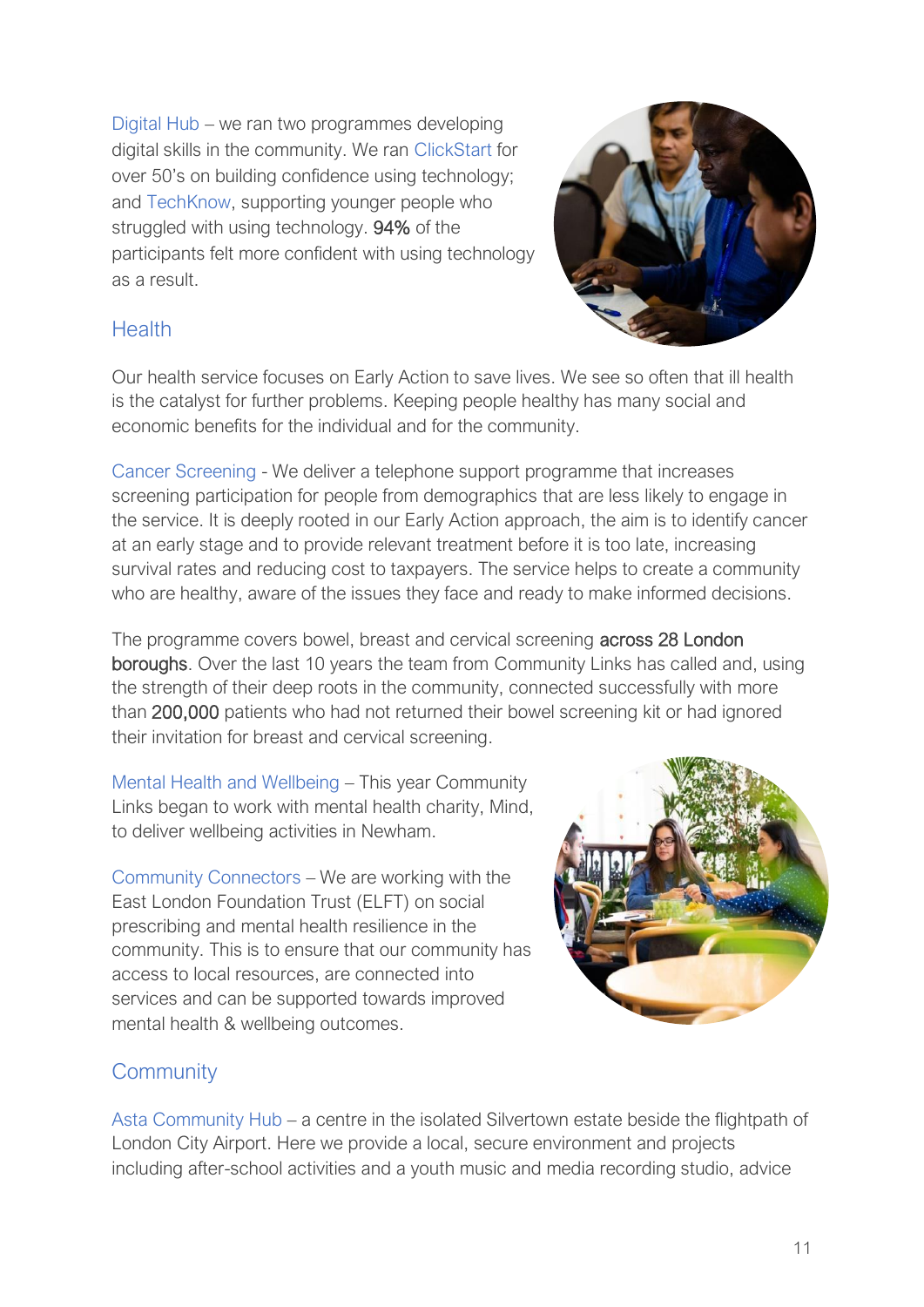and emergency food supplies. By the end of the year we hope to open a nursery there, supporting local parents to take up job opportunities.

Small Grants programme - each year we award 18 grants of up to £3,000 in the local area to support grassroots initiatives. The programme has funded brilliant initiatives over the years, from gardening projects, local history films, befriending services to cooking classes.

Community Champions Network - we strongly believe that those we support are the best people to help us design programmes and deliver services. Our Community Champions Network consists of local people who have used our services, they provide peer to peer support, communicate emerging needs in the area, input into recruitment and project design.

#KnifeFree – In 2019 we worked in partnership with the Home Office to train 18 Community Advocates on how to discuss youth violence and knife crime within their local areas in London. This led to over 450 community conversations, with 100% of the advocates feeling more confident in talking about this difficult topic.

Community events – our Centre is very much a community asset and so, throughout the year, we see a host of events and activities led by local people as well as social enterprises. Our Silver Threads member-led organisation has activity afternoons for elderly residents, and we have other local charities using rooms for services and pop up stalls in our reception.

#### Learning and Policy

Community Links has a long history of drawing ideas and lessons for change from its base in east London and translating these into inspiring policy themes to influence change locally and nationally. We amplify the voices of our communities, highlighting the problems they face and proposing evidence-based solutions.

Policy recommendations, publications and events - we are committed to making Early Action common practice. This ranges from better understanding the impact of Deep Value Relationships in effective service delivery, whereby service users build meaningful and trusted relationships for better outcomes, to learning how our local community can become Ready for Everything. Our Early Action goal is more important than ever now given the impact of Covid-19 on all our communities. Housing, mental health, welfare, inequality, employment, youth and social infrastructure are all pressing issues that we are examining currently for this approach.

Early Action Task Force – with a focus on building a society that prevents problems from occurring, rather than one that struggles with the consequences, we lead the Early Action Network. This involves over 650 practitioner groups from across the UK who receive a regular Early Action Bulletin and invitations to Early Action Insights, and an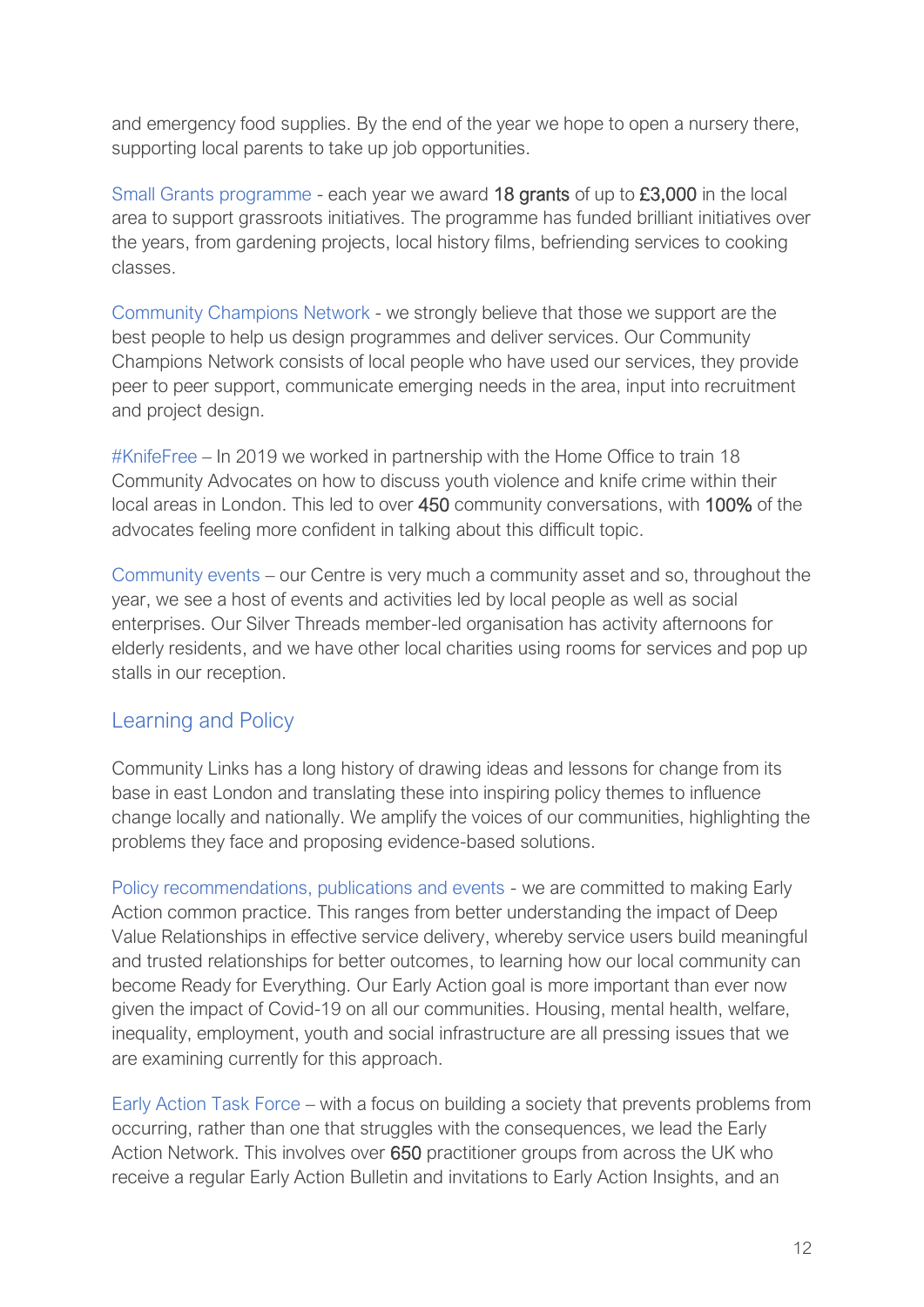events programme focussing on Early Action in specific sectors led by successful practitioners.

Work with the UN Special Rapporteur on Extreme Poverty and Human Rights - in 2018 we hosted Professor Philip Alston, UN Special Rapporteur, to hear from our community on the issues they face and the solutions we're building to tackle the long-term challenges of poverty. Professor Alston stated: *"Community Links does a marvellous job of bringing people together and helping them to conquer the endless challenges that people with low incomes must confront in today's England".* In work collaborating and bringing together others we continue to share personal lived experience to influence positive policy change.

# <span id="page-13-0"></span>Partnership

# <span id="page-13-1"></span>**Budget**

Our 2020-21 Plan has set a careful, realistic budget which, as a baseline, will maintain our existing programmes and will just begin to achieve the new projects needed to support one of the hardest hit communities in the country. A small surplus will go towards replenishing some of the essential reserves drawn upon during the pandemic.

Successfully raising the support needed to achieve this budget depends upon two things:

- Restricted funding of 600k, to allow us to run specific programmes, we need to maintain current partnerships and support and to add at least two new public funding partnerships and two new private supporters.
- Unrestricted funding, this underpins the entire operation behind our delivery and supports innovation, research and development. We need to maintain all our existing individual, trust and company supporters and to extend unrestricted funding support from our existing 280K to a minimum of 350K per annum.

Achieving these targets will successfully achieve our budget. Going beyond these targets will enable Community Links to quickly support people who have been hardest hit by the impact of the pandemic, as and when new challenges arise.

# <span id="page-13-2"></span>Forward Together

We are always grateful to hear from you over continuing, additional or new partnerships and support. Community Links has a long history of mutual working, many of our partner relationships stretch back many years. We always seek to deliver, and more.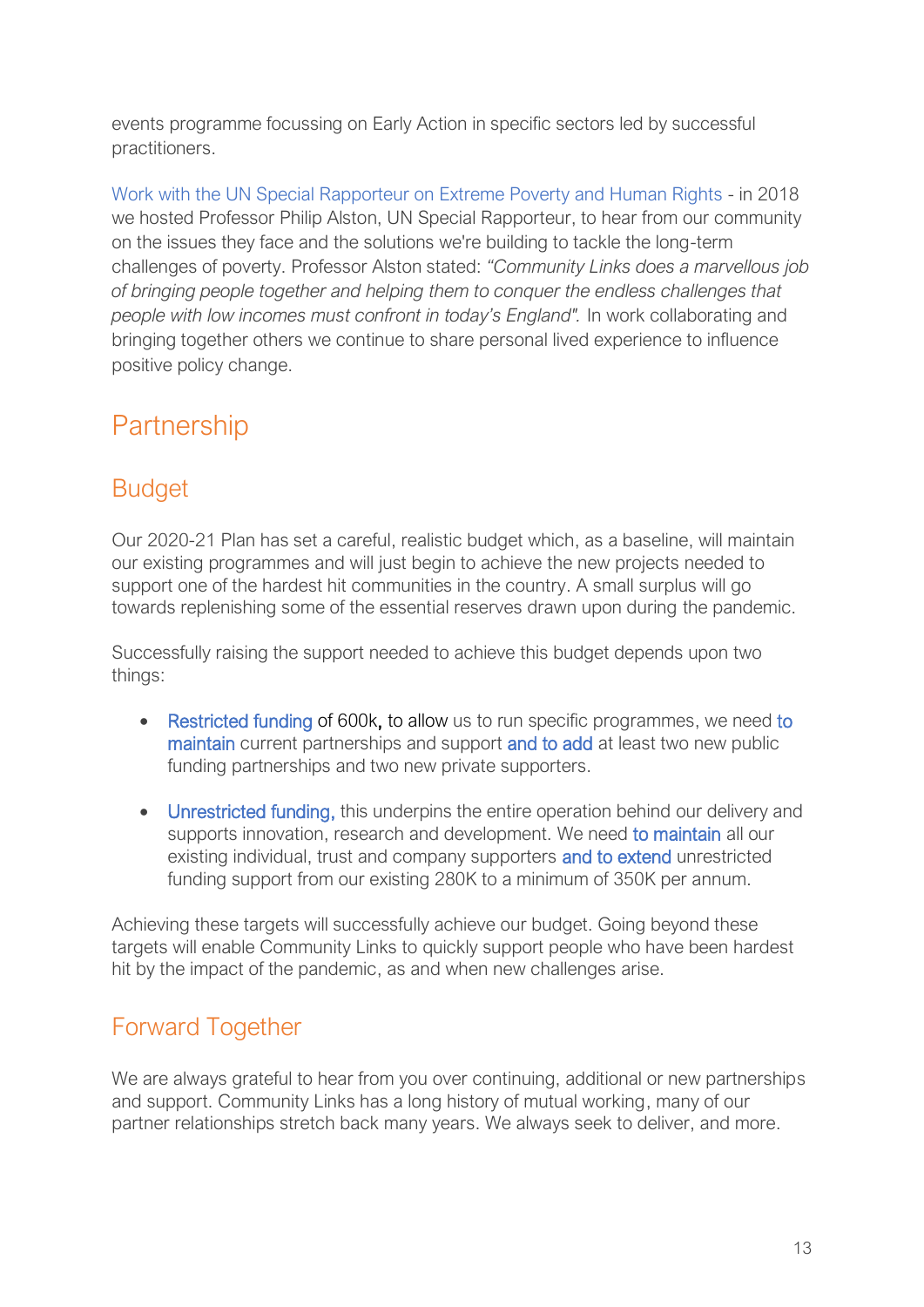# <span id="page-14-0"></span>Thank you

Our home borough, Newham, is ranked the most affected by Covid-19 of all areas in the UK. This is not surprising given underlying conditions, inequalities, and inequity. Our commitment to support the people of east London is now more important than ever and we know we can't do this alone.

More lives than we could ever count have benefitted from your support. We hope we can continue our partnership to deliver these much-needed services in a borough devastated by the global pandemic.

We look forward to working with you on the task ahead, providing hope, support and services to those people most in need. Whilst, at the same time, continuing to share the local lessons learned for farthest benefit.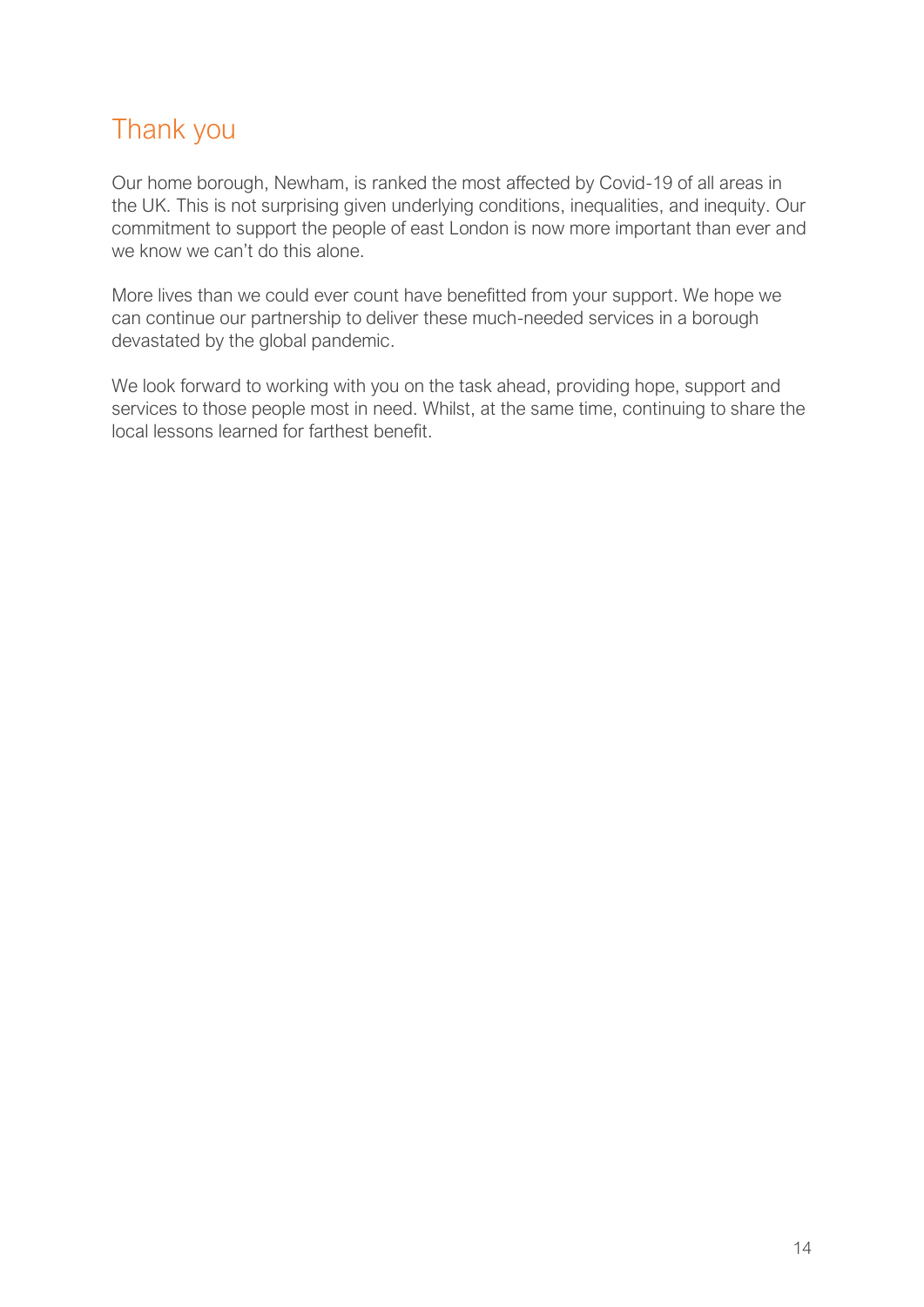# <span id="page-15-0"></span>Appendix

### About Community Links

Community Links is a social action charity, rooted in east London, providing support and opportunity to thousands of people every year. We transform lives and were founded on two principles: to find new solutions to old problems and to deliver them with the whole community.

Our Vision is for 'Ready for Everything Communities': enabling people to support each other to overcome problems, prevent them from occurring again and to help each other to thrive and achieve their goals.

From our home in Canning Town, plus Asta Community Hub in Silvertown and the Rokeby Centre in Stratford, we apply the learning from our local work to influence and achieve positive national change.

# Our home in Canning Town

We started our journey 43 years ago on the Community Links Advice Bus. Purchased by ADVICE BUS our founders the bus was driven around East London offering advice and support services to local people.

By 1991, Community Links needed a bigger home. With the help of too many to name, we acquired the Canning Town Public Hall, a longstanding centre for social action in east London from 1893 to the present day. Sylvia Pankhurst had spoken there and during the suffragette movement it had been a key meeting place for activists.

Documents in 1893 charting the original plans for the Public Hall at 105 Barking Road state the vision for the building as "*Built by the people, for the people*" and we continue this ethos in all our work.

For over 100 years it has been a centre of social action: responding to immediate need and promoting social reform. In times of war and

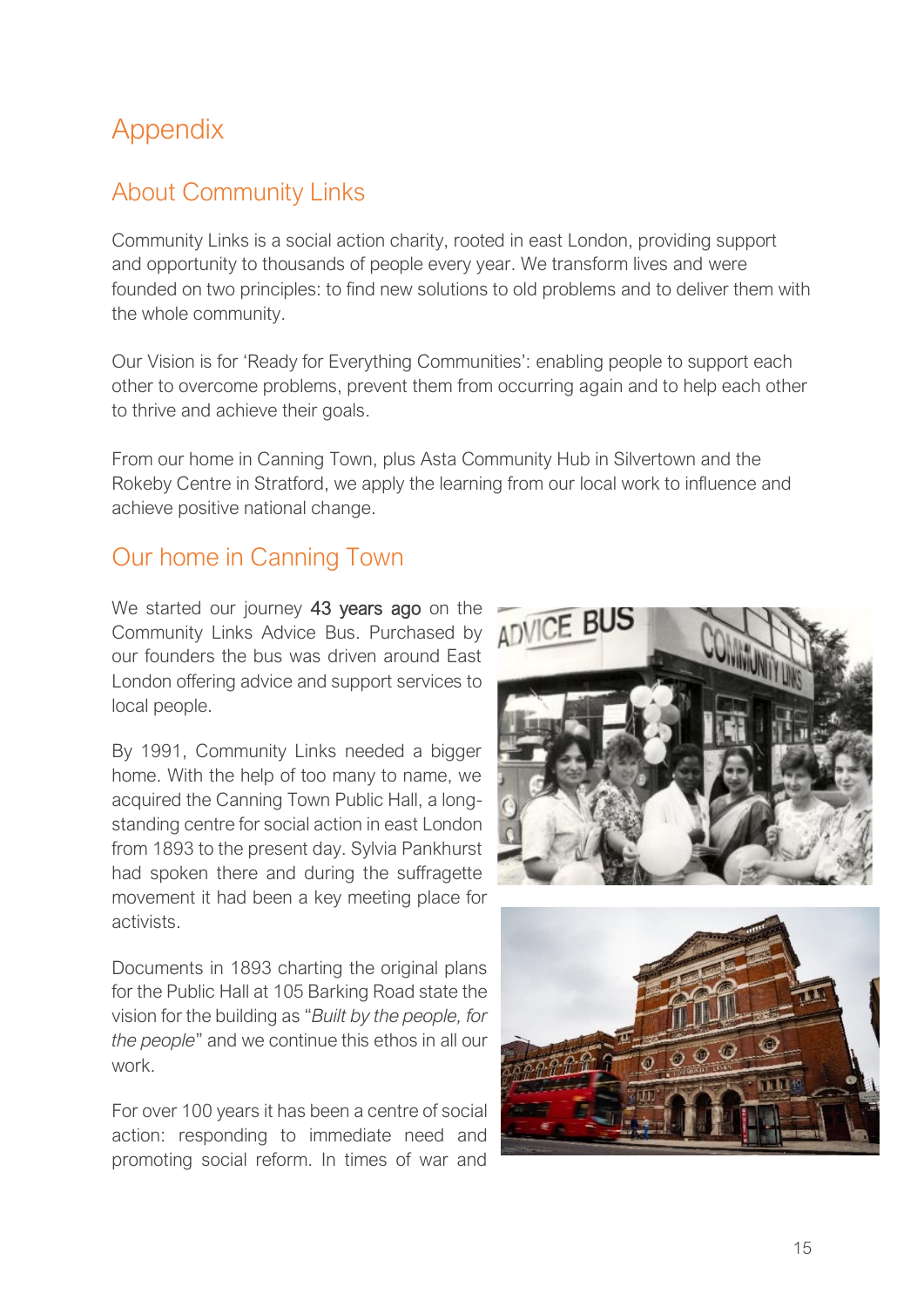flood it has served as a refuge, feeding and housing homeless people. For well over a century people have found support, shared, planned and celebrated within its walls.

History continues to be built in this amazing place, where voices are heard and impact on the local community and much further afield is being achieved.

# Our people

We take pride in being a locally representative charity with many our staff representing the community in our work:





We work with volunteers from all walks of life each year to add value, lived experience and essentially scale up our delivery. In 2019, 129 new volunteers gave their time, expertise and energy to our work.

Community Links also regularly hosts researchers and volunteers on active learning programmes to assist us in developing cutting edge policy and programme development ideas.

Our people embody the values of Community Links: *To never do things for people but to guide and support, to train and enable. To simply inspire.*